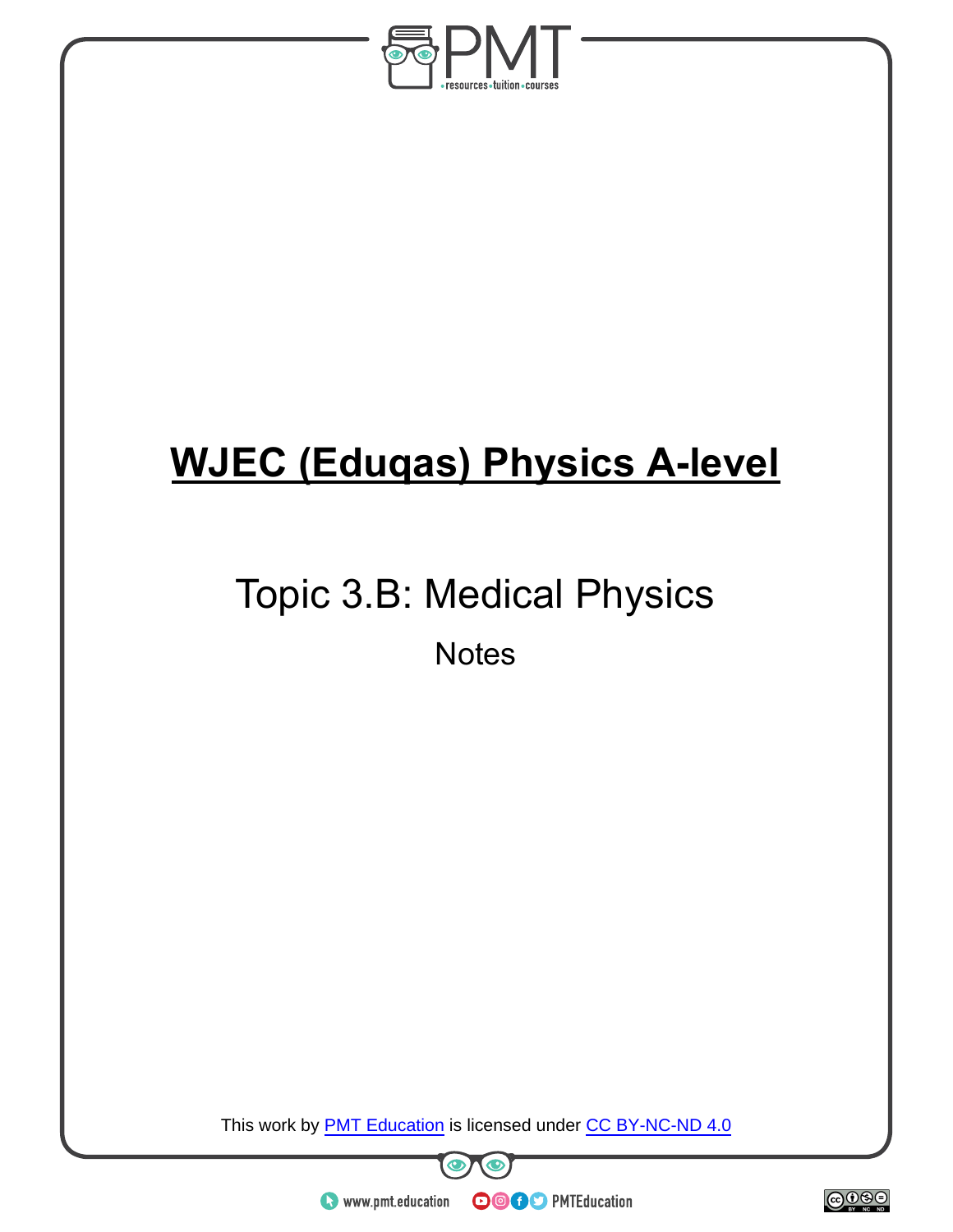

# **Nature & Properties of X-Rays**

X-Rays are a form of **electromagnetic radiation** . They are highly **ionising** , so can knock electrons off atoms which can lead to cancer in humans.

#### **Production of X-Rays**

**Thermionic emission** is used to produce X-rays. This is where a metal is heated until the free electrons on its surface gain enough energy to leave the surface.

- 1. Electrons are emitted from a filament by thermionic emission in an **evacuated tube** .
- 2. They are then accelerated through a potential difference towards the **anode** (metal target).
- 3. Once they collide with the metal target, they decelerate rapidly and emit **X-ray photons**  and form a continuous spectrum of X-ray radiation.
- 4. Some electrons will collide with orbital electrons of the target atoms and **ionise** the atoms, releasing energy in the form of X-ray photons. The energy of these X-ray photons

depends on the difference in **energy levels** of the metal target's atoms and so will depend on the material of the metal target. This is why they are known to form a characteristic **spectrum** of X-ray radiation; these are **line spectra** because only photons at specific energies can be emitted.

The **maximum X-ray photon energy E** produced by the above method is:

$$
E = \frac{hc}{\lambda_{min}} = eV_a
$$

 $e =$  charge on an electron,  $V_a =$  accelerating voltage.

The minimum wavelength  $\lambda_{min}$  can be calculated from this equation.



Intensity of the X-ray beam is defined as the **total energy emitted per second per unit area passing through a surface (at right angles).** 

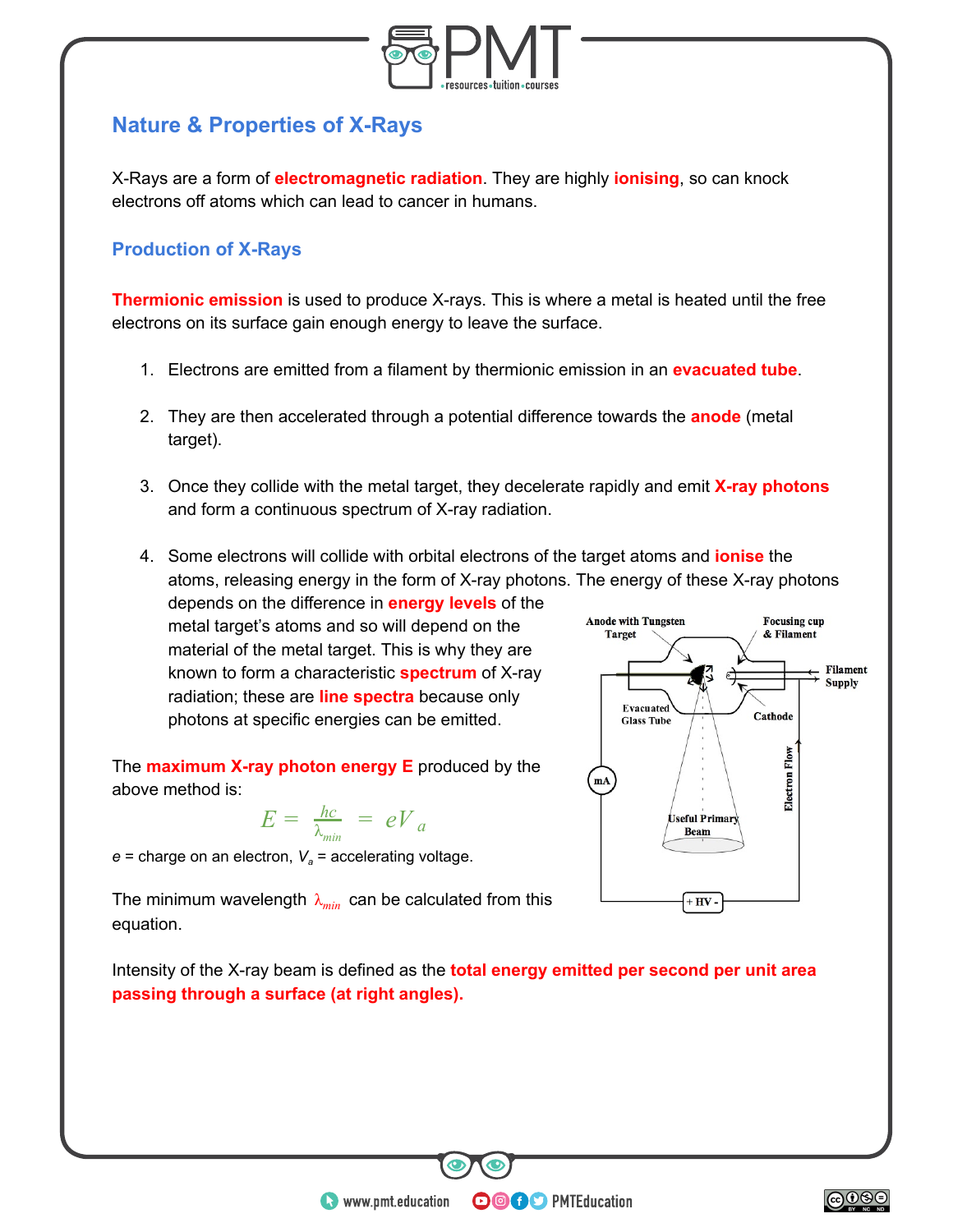

Beam intensity needs to be controlled to reduce the ionising effect of the X-rays and reduce the chances of them causing cancer.

There are two methods which could be used to control the beam intensity:

- 1. Increasing the **anode voltage** will increase the beam **intensity** . This is because the electrons gain more kinetic energy, so X-ray photons will have higher **energies** because higher energy electrons can ionise electrons from deeper within the target atoms.
- 2. Increasing the current passing through the filament which is emitting electrons will increase the **intensity** . This is because this causes more electrons to be released per second, therefore more X-rays photons can be produced per second. The photons will have the same range of energies as before the current was increased; only intensity is affected by changing the current.

The **image sharpness** of an X-ray image can be increased by the following methods:

- 1. Placing the detection plate as close as possible to the patient, while moving the X-ray source far away.
- 2. Ensuring the **patient holds very still** and even holds their breath while the X-ray is taking place.
- 3. Using a **lead grid** between the patient and film, as it will stop **scattered X-rays** from reducing the **contrast** of the final image because lead absorbs X-rays.

The **dose of radiation** that a patient is exposed to is important. This depends on two factors:

- Intensity of the X-ray beam.
- **Exposure time.**

#### **Attenuation**

X-Rays are **attenuated** (lose intensity) as they pass through matter. They lose intensity according to the following equation:



**OOOO** PMTEducation

**μ - Attenuation Coefficient**  *x* **- Distance into the matter**  *I*<sub>0</sub> - Initial intensity *I* **- Intensity** 

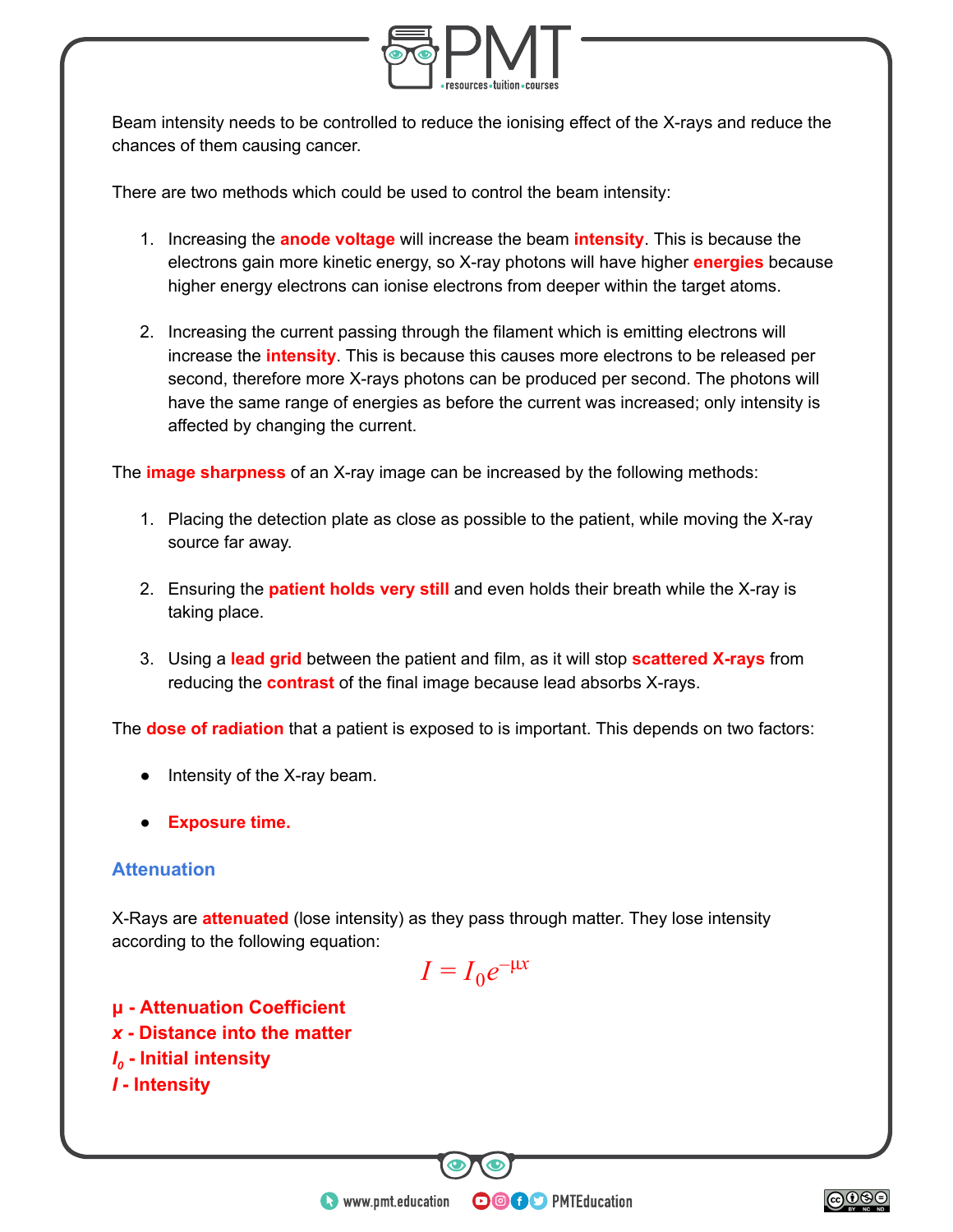

## **CT Scans**

**CT (Computerised Tomography)** scanners produce **high-contrast** images of a **cross-section**  of the body, which clearly show the depth of structures. Many of these images can be used together to form a **3D image** of the area under investigation.

A CT scanner creates an image through the following process:

- 1. An X-ray source is rotated around the patient, and it emits a **narrow, monochromatic X-ray beam** which passes through the body at different orientations.
- 2. There is an **array of detectors** arranged outside the path of the X-ray source, which detect the intensity of the X-ray beam after it passes through the body. The detectors only register the intensity of beam sources placed directly opposite to them.
- 3. The recorded intensities are sent to a computer, where they're processed and an image of the **cross-section** is created.



The advantages of a CT scanner:

● Can produce very **high quality** images of complicated bone fractures, and organs (e.g brain).

- It is completely **non-invasive.**
- CT scanners produce a higher quality image than ultrasound imaging.
- An image of a full cross-sectional area is formed.

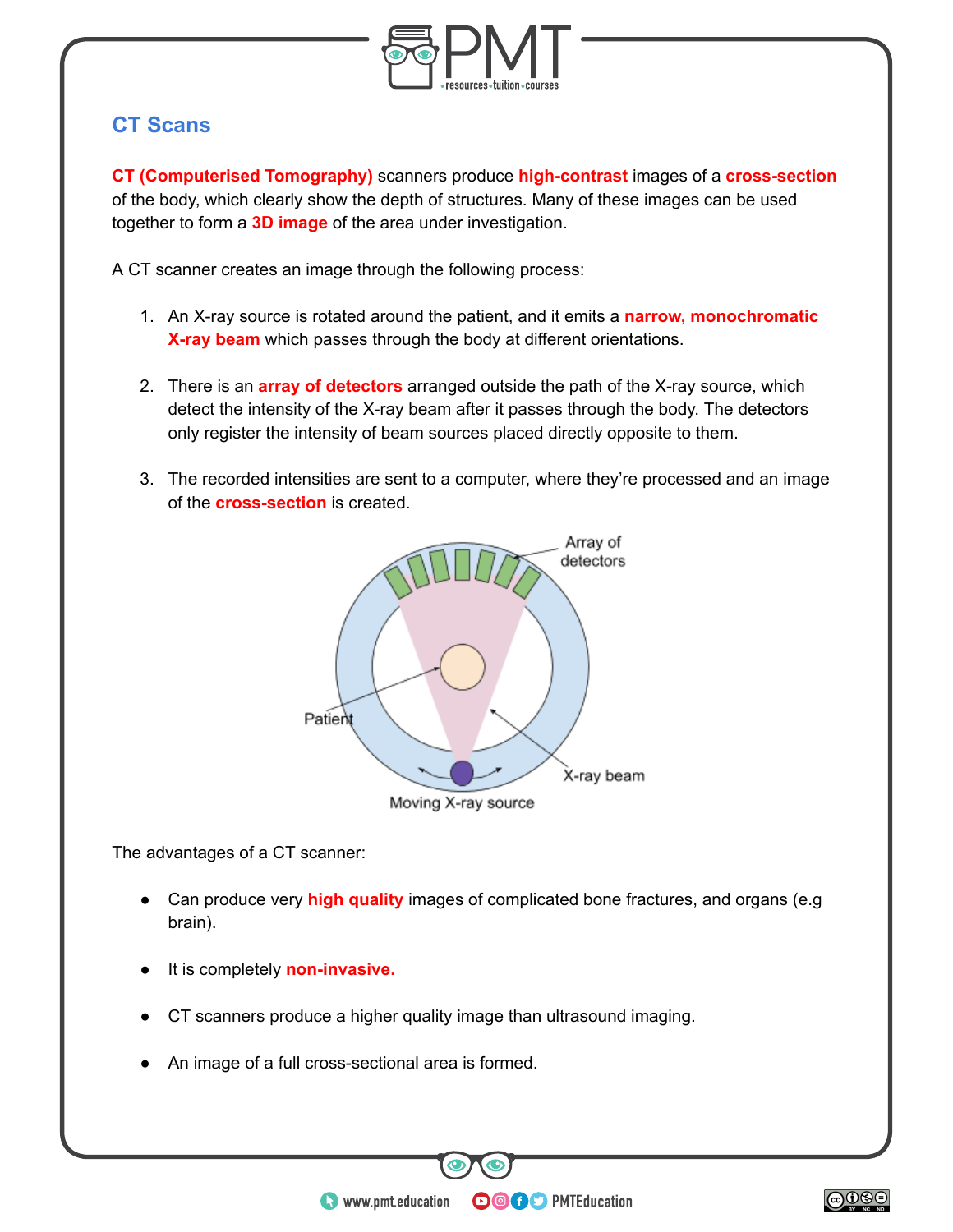

The disadvantages of a CT scanner:

- The patient is exposed to a relatively **large dose** of ionizing radiation.
- They are quite **expensive** (in comparison to a normal X-ray).
- The contrast between materials of similar densities is very small, therefore it is possible for the images to appear **distorted** .
- It often requires patients to remain entirely still, including holding their breath, which may be difficult for some to do.

# **PET Scans**

Positron emission tomography (PET) scans can be used to form both 3D images and cross-sections of the body through the following process:

- 1. The patient is injected with a **positron-emitting (** $\beta$  + **decaying) radionuclide** attached to a substance used by the region of the body under investigation.
- 2. The patient is left for around an hour to allow the radionuclide to move to the region of interest.
- 3. The radionuclide will then be **absorbed and broken down,** releasing **positrons** which will collide with electrons present in the body, causing them to become **annihilated** . The minimum energy of each photon emitted is equal to the rest energy of the electron/positron. The energy of the electron and positron is assumed to be shared equally between the gamma ray photons. The photon energy is  $hf = E_0$ .
- 4. This releases two **high-energy gamma rays,** moving in opposite directions, which are recorded by detectors. These signals are sent to a computer for processing, and an image of the radioactivity in that region can be formed.

**OOOO** PMTEducation

The image formed depends on the metabolic activity of the cells in the region. This is because cells with a high metabolism will break down more of the radionuclide, causing more annihilation and therefore **more gamma radiation to be emitted and detected.** 



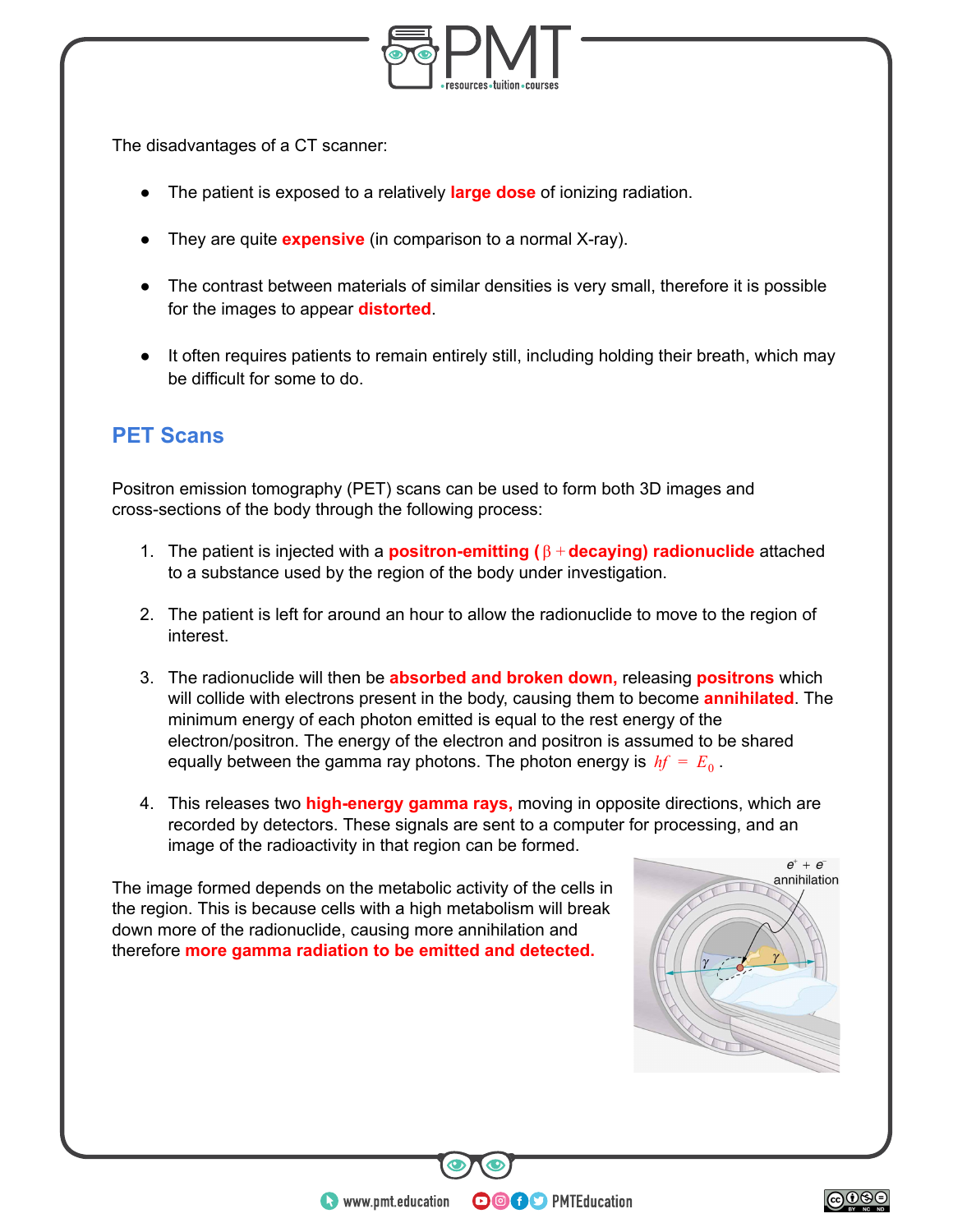

The advantages of PET scanners:

- The **metabolic activity** of a region can be measured.
- **Tumours** can be detected and information about if they are spreading/malignant can be found.
- **Brain activity** can be easily investigated because gamma rays produced inside the brain can easily pass through the skull.

The disadvantages of PET scanners:

- Ionising radiation is used, which could cause **damage** to the patient's cells.
- Scans take a long time and require patients to stay very still inside the scanner, which may be uncomfortable and may cause some patients to feel **claustrophobic.**
- They are very large and **expensive**, meaning that a patient may need to travel a long distance to get to a hospital which has a PET scanner.

### **MRI Scans**

Magnetic Resonance Imaging (MRI) works by measuring the way that hydrogen atoms **absorb**  and then **relax and re-emit** electromagnetic energy.

Most of the human body is made up of water molecules, which consist of only **hydrogen** and **oxygen** atoms and fat, which also contains hydrogen atoms.

The nucleus of a hydrogen atom is a proton, and protons are very sensitive to **magnetic fields.**  When the proton spins it generates a magnetic field, and therefore the nucleus of a hydrogen atom is like a **tiny magnet**. When your body is in a strong magnetic field all of your hydrogen nuclei aline - just like a row of compass needles lining up with a magnetic field.

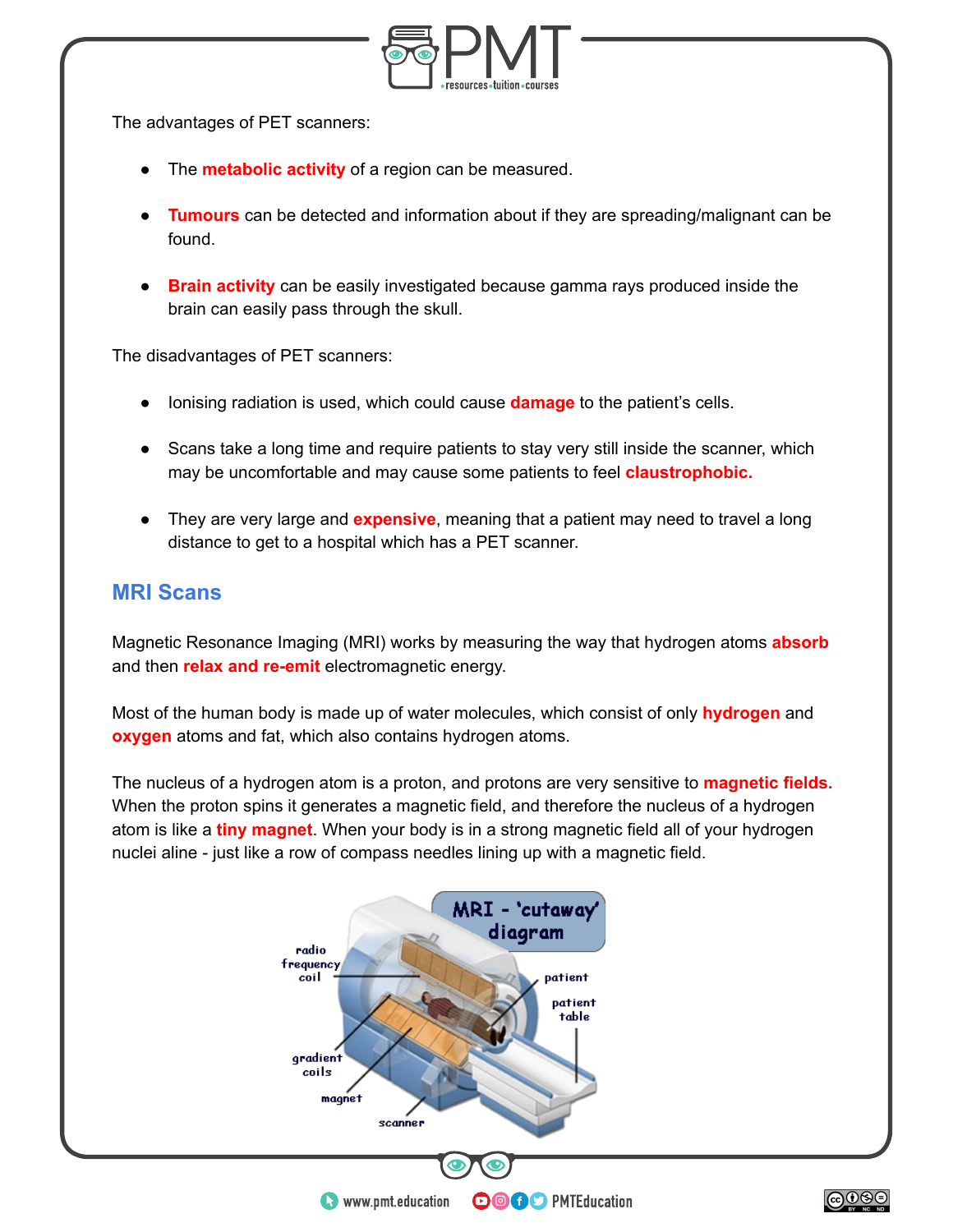

MRI scanners use powerful magnets. When the powerful magnets that are used in magnetic resonance imaging (MRI) are switched on, all the protons in your body are pulled so that they **spin in the same direction,** in the same way that a magnet can pull the needle of a compass. The scanner contains several **electric coils** . This produces **variations in the strength** of the magnetic field at different points in your body.

This variation means that each hydrogen nucleus experiences a slightly different magnetic field strength. This is important for detecting the **position** of a particular hydrogen nucleus.

The **frequency** of these waves depends on the strength of the magnetic field where each nucleus is and this means that the scanner can work out the location of each nucleus.

The **Larmor or precessional frequency** in [MRI](https://radiopaedia.org/articles/mri-2?lang=gb) refers to the rate of precession of the magnetic moment of the proton around the external magnetic field. The frequency of precession is related to the strength of the magnetic field,  $B_0$ .

#### $f = 42.6 \times 10^6 B_0$

The precessional frequency of nuclei of a substance placed in a static magnetic field B0 is calculated from the Larmor Equation:

#### $ω = γB<sub>o</sub>$

The **T1 relaxation time**, also known as the spin-lattice relaxation time, is a measure of how quickly the net magnetisation vector (NMV) recovers to its ground state in the direction of  $B_0$ .

Advantages:

- MRI provides better **soft tissue** contrast than CT
- Can differentiate better between fat, water, muscle, and other soft tissue than CT
- **Non-invasive**
- Does not use **ionizing radiation**

Disadvantages:

● Because of the small bore of the magnet, some patients experience **claustrophobia** 

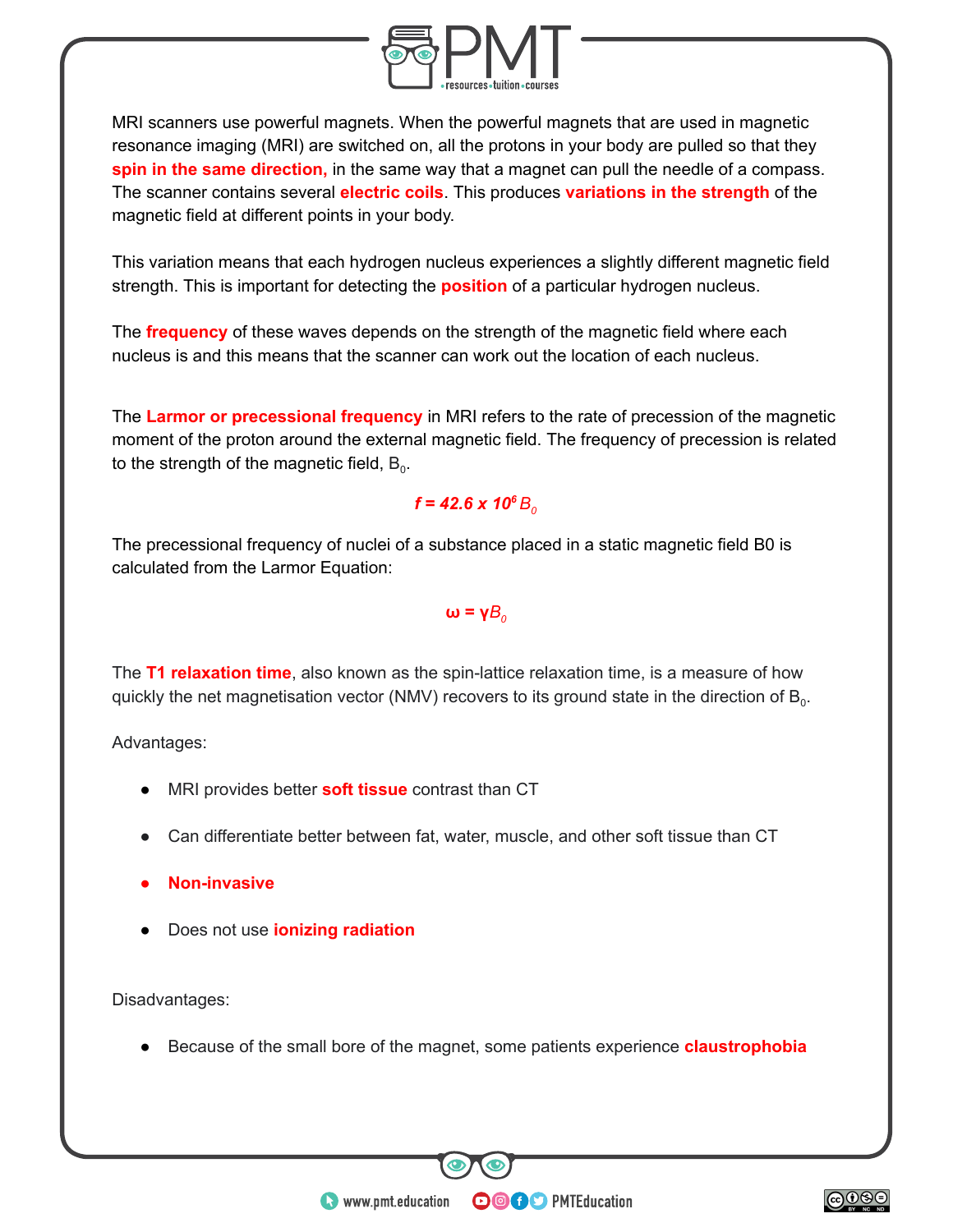

- Some patients, particularly acutely ill patients, cannot cooperate and movement artifacts may result.
- **MRI units require careful siting and shielding.**

## **Radiation**

There are four major types of radiation: alpha, beta, neutrons, and electromagnetic waves such as gamma rays.

#### **Alpha particles:**

**Alpha particles** cannot penetrate most matter. A piece of paper or the outer layers of skin is sufficient to stop alpha particles.

Radioactive material that emits alpha particles (alpha emitters) can be very harmful when **inhaled, swallowed, or absorbed** into the bloodstream through wounds.

#### **Beta particles:**

**Beta particles** can be stopped by a layer of clothing or by a **few millimeters** of a substance such as aluminum.

Beta particles are capable of **penetrating the skin** and causing radiation damage, such as skin burns.

As with alpha emitters, beta emitters are most hazardous when they are inhaled or swallowed or absorbed into the **bloodstream** through wounds.

#### **Gamma rays:**

Gamma rays are penetrating. Several feet of **concrete** or a few inches of **lead** are required to stop them. Gamma rays are the reason why it is best to shelter in a basement or a centrally located room in a high rise.

Gamma rays and X-rays are a **radiation hazard** for the entire body.

While gamma rays can easily pass completely through the **human body** , some fraction of the energy will always be absorbed by body tissue.

The Gray, the unit of **absorbed dose of ionizing radiation**, was defined in the 1980s by the International Commission on Radiation Units and Measurements. One gray is equal approximately to the absorbed dose delivered when the [energy](https://www.britannica.com/science/energy) per unit mass imparted to matter by [ionizing radiation](https://www.britannica.com/science/ionizing-radiation) is **one [joule](https://www.britannica.com/science/joule) per [kilogram](https://www.britannica.com/science/kilogram)** .

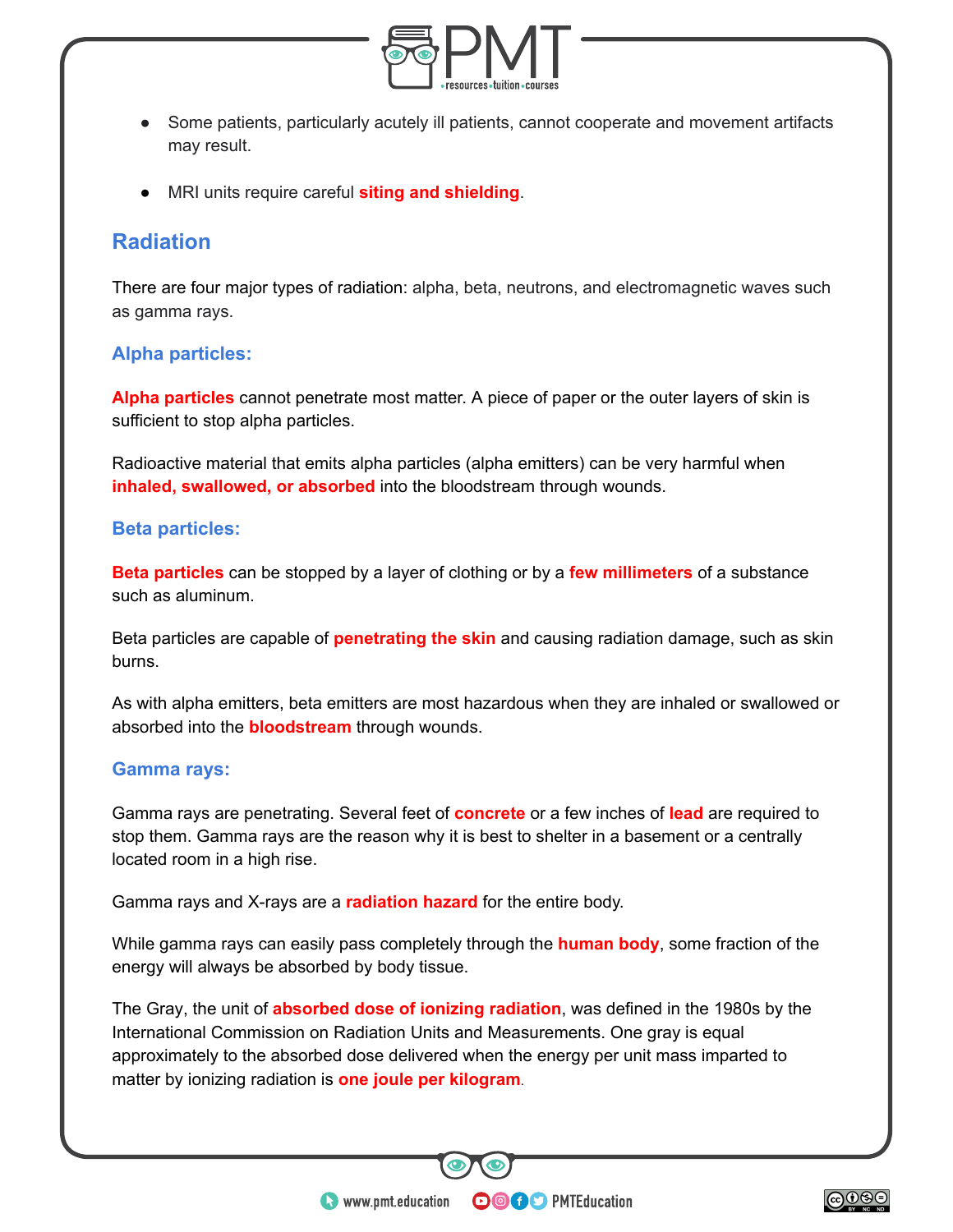

**Equivalent Dose = Absorbed Dose × (Radiation) Weighting Factor**   $H = DW<sub>R</sub>$ 

**Effective Dose = Equivalent Dose** × **Tissue Weighting Factor**   $E = HW<sub>T</sub>$ 

[Nuclear medicine](https://www.britannica.com/science/nuclear-medicine) uses **radioactive isotopes** in a variety of ways. One of the more common uses is as a **tracer** in which a radioisotope, such as **technetium-99m** , is taken orally or is injected or is inhaled into the body.

The radioisotope then circulates through the body or is taken up only by certain tissues. Its distribution can be tracked according to the radiation it gives off. The emitted radiation can be captured by various imaging techniques, such as [positron emission tomography](https://www.britannica.com/topic/positron-emission-tomography) (PET), depending on the radioisotope used.

#### **Gamma camera**

The gamma ray is electromagnetic radiation of very **high penetration** power. Therefore more rays exit the body and are available for detection than interact with the patient's tissue. These can be detected by a gamma camera and the **concentration** of radioactive tracer in various parts of the body can be ascertained.

Gamma rays cannot be focused by refraction. Therefore, a **lead collimator** is used to direct rays from a point on the patient towards a single point on a sodium iodide crystal. The collimator **absorbs** gamma rays emanating from other parts of the body before they activate the crystal.

To detect the gamma photons we use a large crystal of sodium **iodide** . The crystal gives a tiny flash of visible light every time a gamma photon hits it. This flash is picked up by **photomultipliers** which convert the flash into an **electrical signal.** The electrical signals from the photomultipliers are analysed by a computer to construct an image.

**OOOO** PMTEducation

 $\bullet$  www.pmt.education

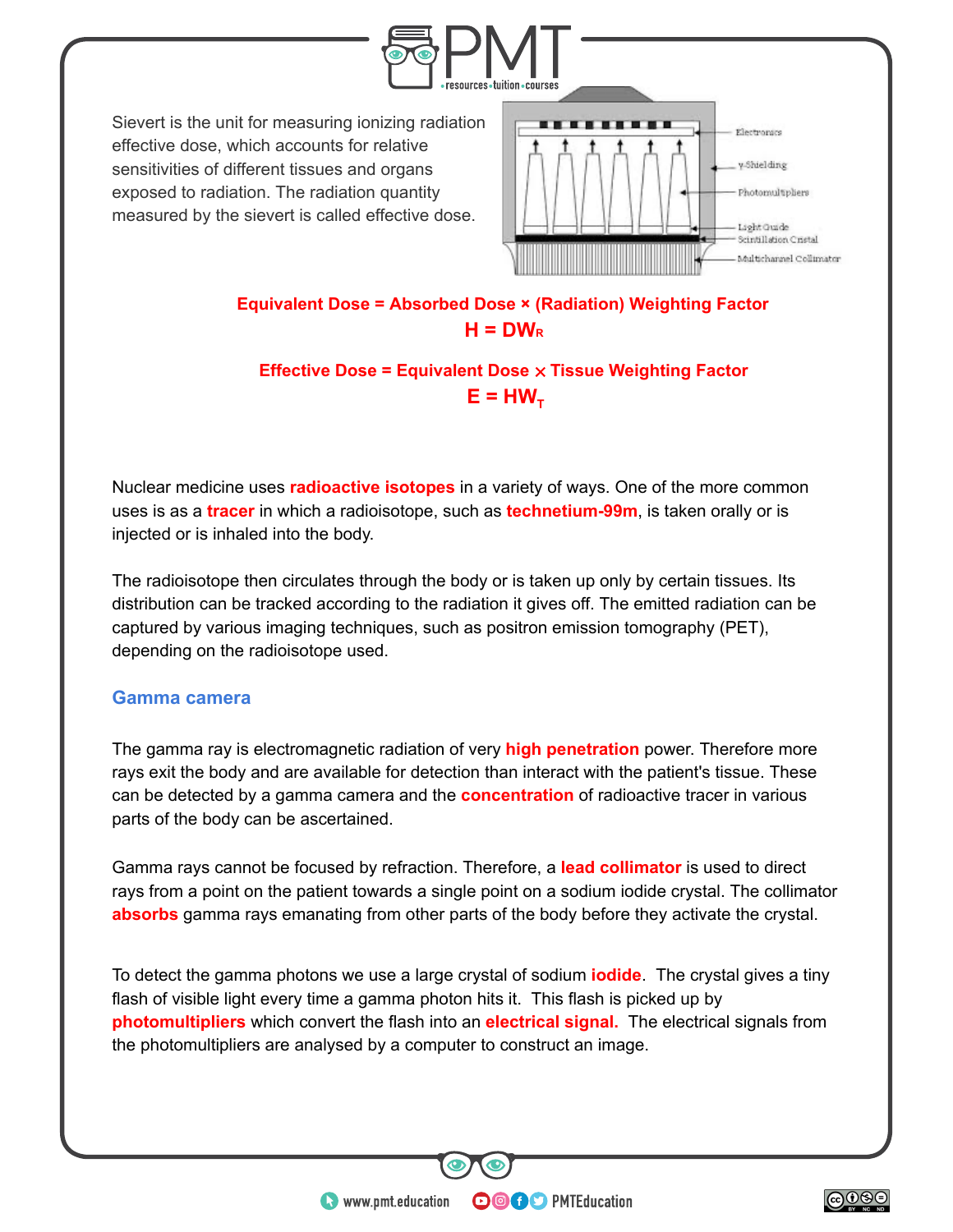

A photomultiplier works by causing an increasing avalanche of electrons. The photomultipliers are quite large and may have a diameter of a few centimetres. So if each flash of light was only detected by one photomultiplier, the **resolution** of the image would be very poor.

The light guide, which is made of transparent plastic, spreads the light from each flash around several photomultipliers. By comparing the **intensity** of each signal you can compute more accurately where on the crystal the flash occurred.

In reality each bright patch in the tumour emits gamma photons in all directions. This means each bright patch could 'illuminate' the whole crystal and we couldn't tell them apart.

The collimator helps to 'focus' the image so that we can tell the bright patches apart. It's just a lead sheet with holes in it. Only gamma photons travelling perpendicularly to the crystal manage to hit it. All the other photons are absorbed by the collimator.

This is quite wasteful of photons because most never cause a flash. More sophisticated gamma cameras have collimators that allow gamma photons from one point to go through several holes. Clever software and clever arrangement of the holes allows a brighter image to be reconstructed.

# **Production and Use of Ultrasound**

An ultrasound wave has a frequency greater than **20 kHz** . However, when used for medical purposes, the frequency of ultrasound waves is usually between 1 MHz and 20 MHz.



A transducer containing **piezoelectric** material is used to **transmit and detect** ultrasound waves. This is because:

- When an **alternating potential difference** is applied to a piezoelectric material, it will cause the material to vibrate at the same frequency as the applied p.d. If the frequency of the alternating p.d. is equal to the natural frequency of the piezoelectric material, there is resonance and the vibrations reach their **maximum amplitude** . These vibrations cause ultrasound waves to be emitted.
- When a piezoelectric material is hit by an ultrasound wave, it will **deform** , producing a potential difference which can be **amplified** and displayed (usually on an oscilloscope).

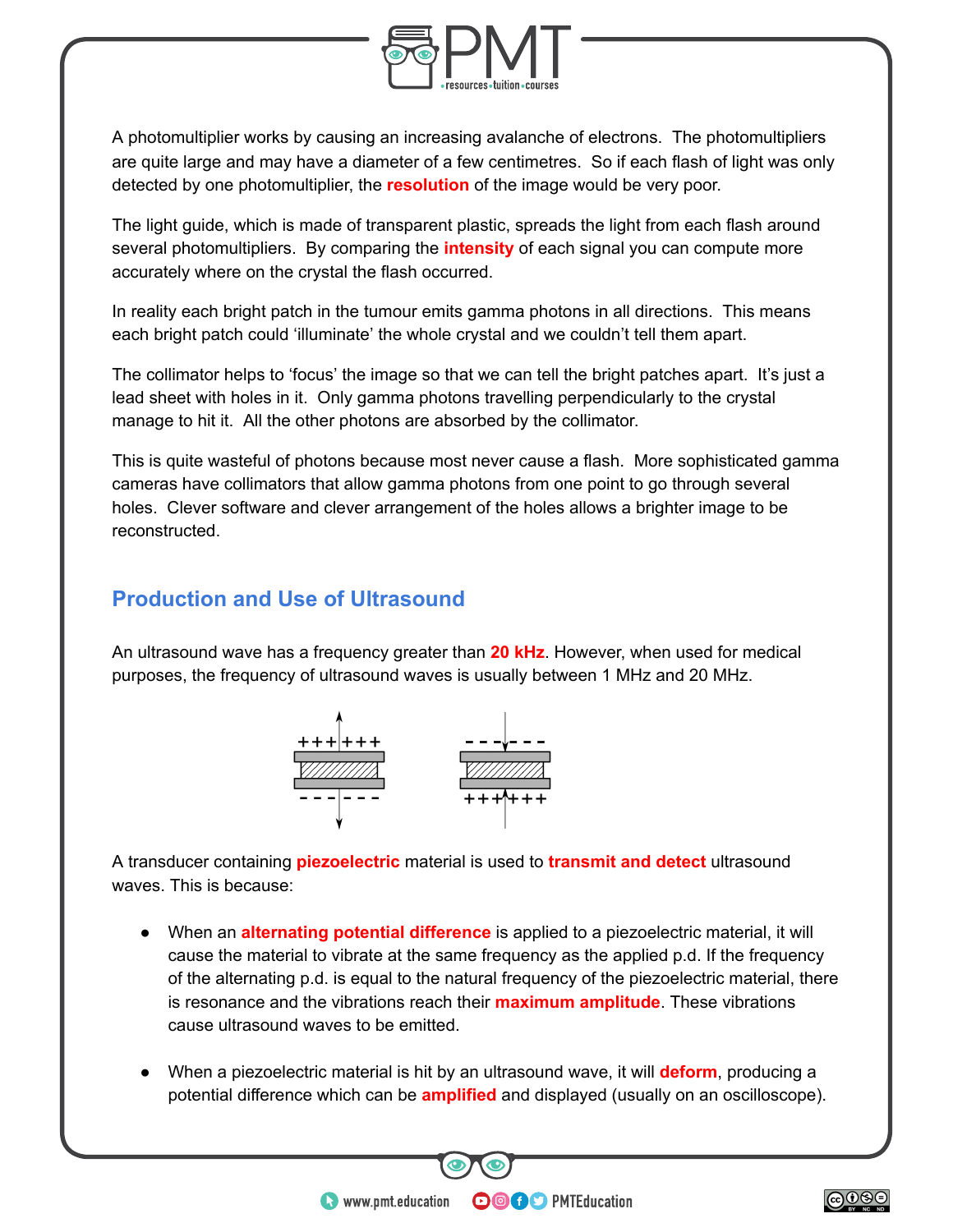

In order to increase the resolution of the transducer, it is heavily damped in order to produce short pulses of ultrasound waves, meaning transmitted and received signals do not overlap.

Ultrasound is reflected when it reaches a **boundary** between two **mediums** and the amount of reflection that takes place depends on the difference in acoustic **impedance** of the two mediums. The acoustic impedance (Z) is a measure of how difficult it is for an acoustic wave to travel through a medium.

# $Z = \rho c$

A **coupling medium** is used to reduce impedance and **reflections** at the boundary and as ultrasound has difficulty travelling in air, it is normally in the form of a gel.

The **half-value thickness (x**<sub>1/2</sub>) is the thickness of a material at which the intensity is reduced to half of the initial value and can be measured by using the following formula:

$$
x_{1/2} = \frac{\ln 2}{\mu}
$$

#### **A-Scans and B-Scans**

An A-scan gives an image of **voltage peaks** on a cathode-ray oscilloscope screen from which the internal dimensions of cysts and organs can be determined.



The ultrasound transducer sends **pulses** into the patient and detects the reflections from various boundaries within an organ.

**OOOO** PMTEducation

The simplified diagram above shows an A-scan.

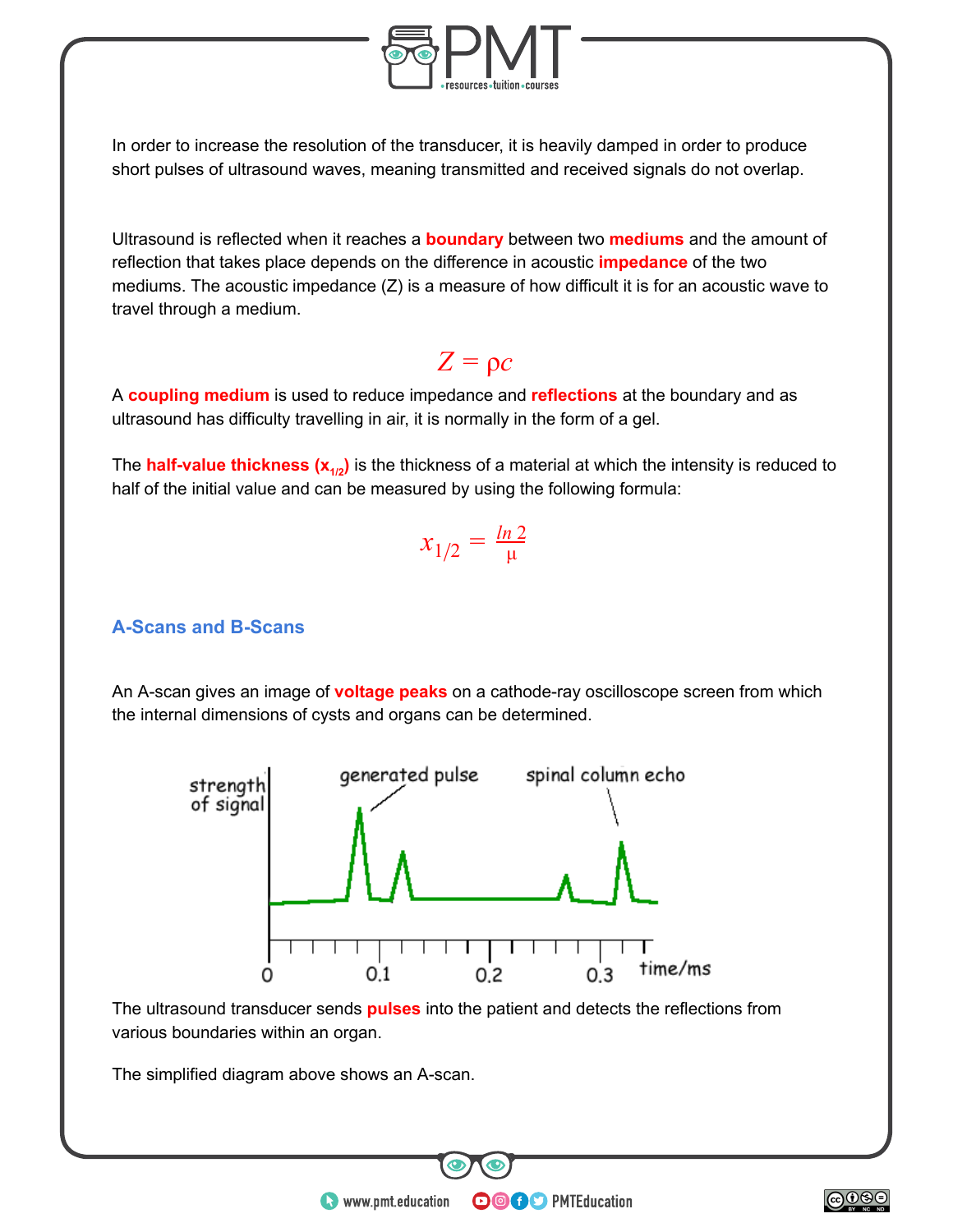

Time,  $\Delta t$  = the time taken for the ultrasound to travel from the back of the eye lens to the retina and back again.

The process by which the acoustic impedances of the two substances on either side of a boundary are made nearly equal in order to ensure effective ultrasound transmission is called impedance (or acoustic) matching. This is achieved using a coupling gel.

B-scans are composed of many A-scans and produce a detailed **2-dimensional image** of the inside of a patient. Pre-natal (fetal) scans are the most common example of a B-scan.

The transducer is swept to and fro over the part of the patient's body under investigation (in the

case of a pregnant woman, the abdomen) and a computer determines the **position and orientation** of the transducer. Each reflected pulse is analysed and the depth and nature of the reflecting boundary is determined.

The B-scan image is built up from the superimposition of a large collection of A-scans. Since this takes several seconds, any movements within the organ being scanned will degrade the quality of the image obtained. For example a B-scan of a pulsating heart would yield a **blurred** and virtually useless image. This is why fetal scans are usually quite blurry.



#### Advantages:

- No ionising radiation
- **Portability**, facilitated by laptop sized ultrasound machines.

#### Disadvantages:

- Increased depth means a lower frequency is required for optimal imaging. As a consequence there is a **lower resolution** .
- **Artefacts** are common. If a structure can only be seen in one plane it is likely to be an artefact.

#### **Doppler Effect**

The **Doppler effect** is a change in the frequency of a wave which occurs if one is in a different frame of reference from the emitter of the wave. Relative to us, we observe such a change if an emitter of a wave is moving relative to us.